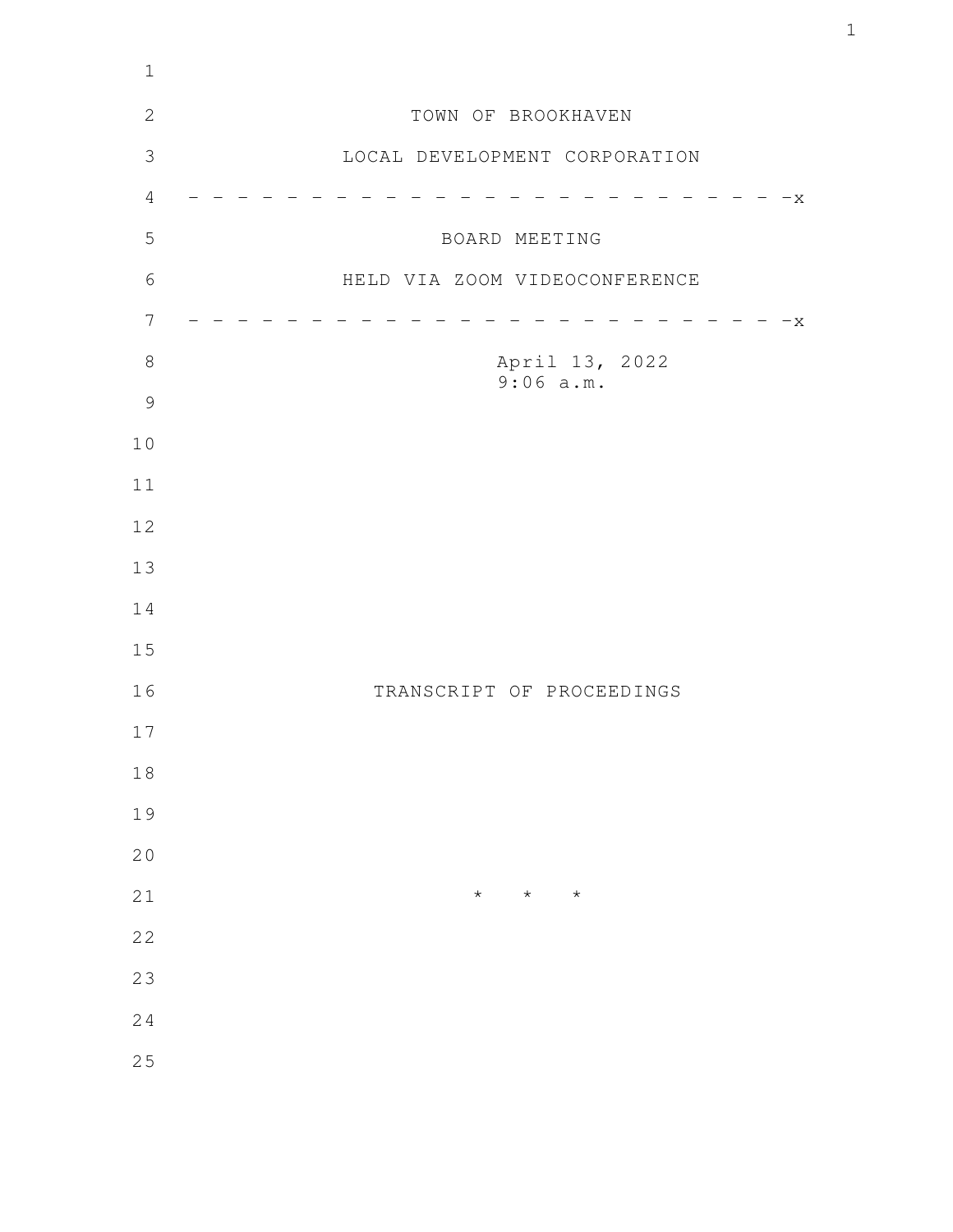| $\mathbf 1$ |                                                                                         |
|-------------|-----------------------------------------------------------------------------------------|
| 2           | A P P E A R A N C E S:                                                                  |
| 3           |                                                                                         |
| 4           | <b>MEMBERS:</b><br>FREDERICK C. BRAUN, III                                              |
| 5           | MARTIN G. CALLAHAN<br>FELIX J. GRUCCI, JR.                                              |
| 6           | LENORE PAPROCKY<br>GARY POLLAKUSKY                                                      |
| 7           | ANN-MARIE SCHEIDT<br>FRANK C. TROTTA                                                    |
| 8           |                                                                                         |
| 9           | ALSO PRESENT:                                                                           |
| 10          | LISA M.G. MULLIGAN, CHIEF EXECUTIVE OFFICER<br>LORI J. LaPONTE, CHIEF FINANCIAL OFFICER |
| 11          | JOCELYN LINSE, EXECUTIVE ASSISTANT<br>TERRI ALKON, ADMINISTRATIVE ASSISTANT             |
| 12          | AMY ILLARDO, ADMINISTRATIVE ASSISTANT<br>ANNETTE EADERESTO, ESQ., CORPORATION COUNSEL   |
| 13          | WILLIAM F. WEIR, ESQ., NIXON PEABODY<br>HOWARD R. GROSS, ESQ.,                          |
| 14          | WEINBERG GROSS & PERGAMENT, LLP                                                         |
| 15          |                                                                                         |
| 16          |                                                                                         |
| 17          |                                                                                         |
| 18          | $\star$<br>$\star$<br>$\star$                                                           |
| 19          |                                                                                         |
| 20          |                                                                                         |
| 21          |                                                                                         |
| 22          |                                                                                         |
| 23          |                                                                                         |
| 24          |                                                                                         |
| 25          |                                                                                         |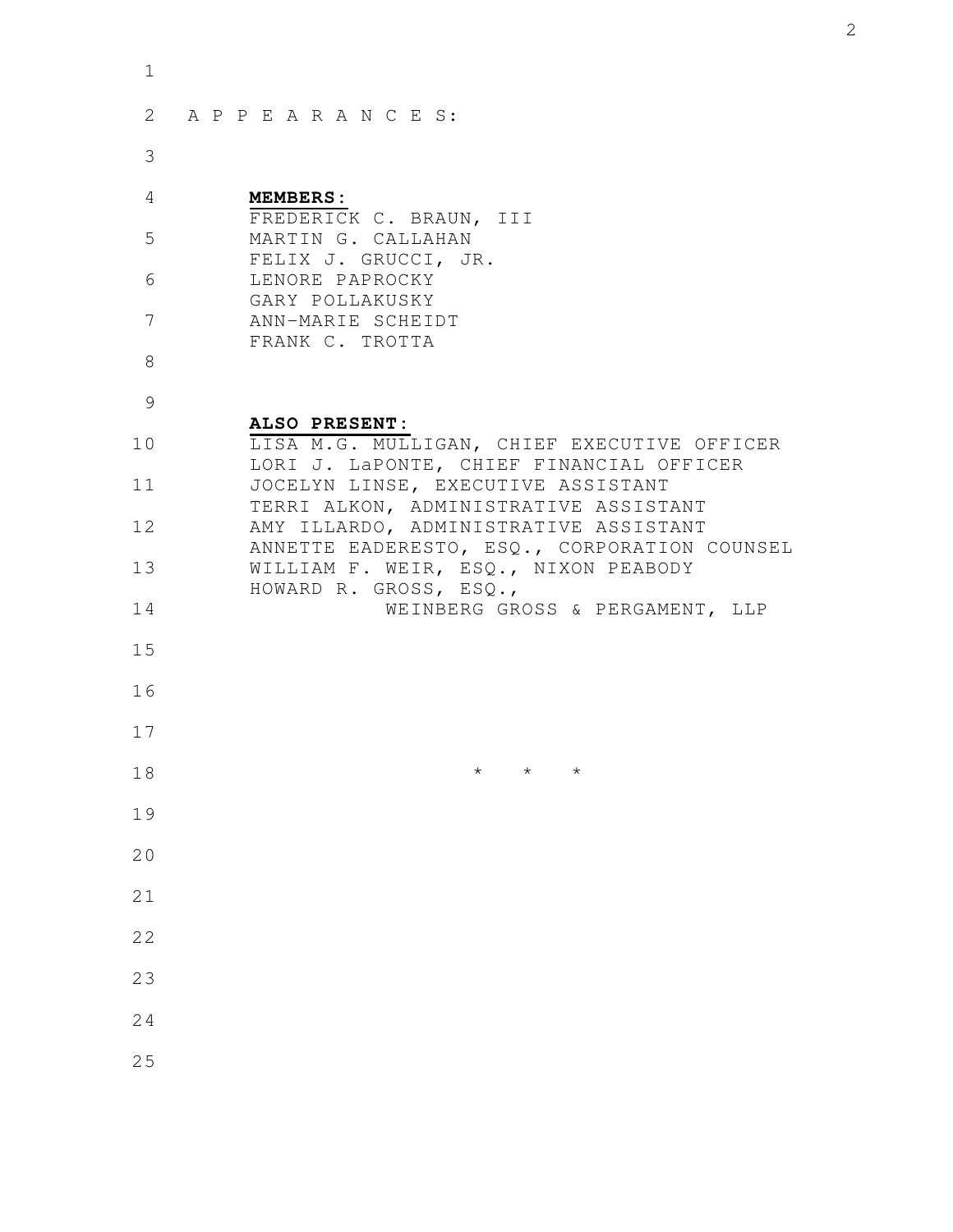MR. BRAUN: It is 9:06. This is Wednesday, April 13th. This is a meeting of the Local Development -- Town of Brookhaven's Local Development Corporation. The following directors are present: Mr. Callahan, Mr. Grucci, Ms. Paprocky, Mr. Pollakusky, Ms. Scheidt, Mr. Trotta, Mr. Braun. A quorum is present. Lisa? MS. MULLIGAN: Today's meeting has been convened in accordance with Chapter 417 of the laws of 2021 effective September 2, 2021 through April 15, 2022 permitting local governments to hold public meetings by telephone and videoconference. MR. BRAUN: Thank you. Minutes of our meeting of March 16th were sent to everyone; however, I'm going to defer acceptance of those -- MS. MULLIGAN: LDC, too? MR. BRAUN: Yes. MS. MULLIGAN: Okay. MR. BRAUN: -- until next meeting, the reason being there was a different transcriber 1 2 3 4 5 6 7 8 9 10 11 12 13 14 15 16 17 18 19 20 21 22 23 24 25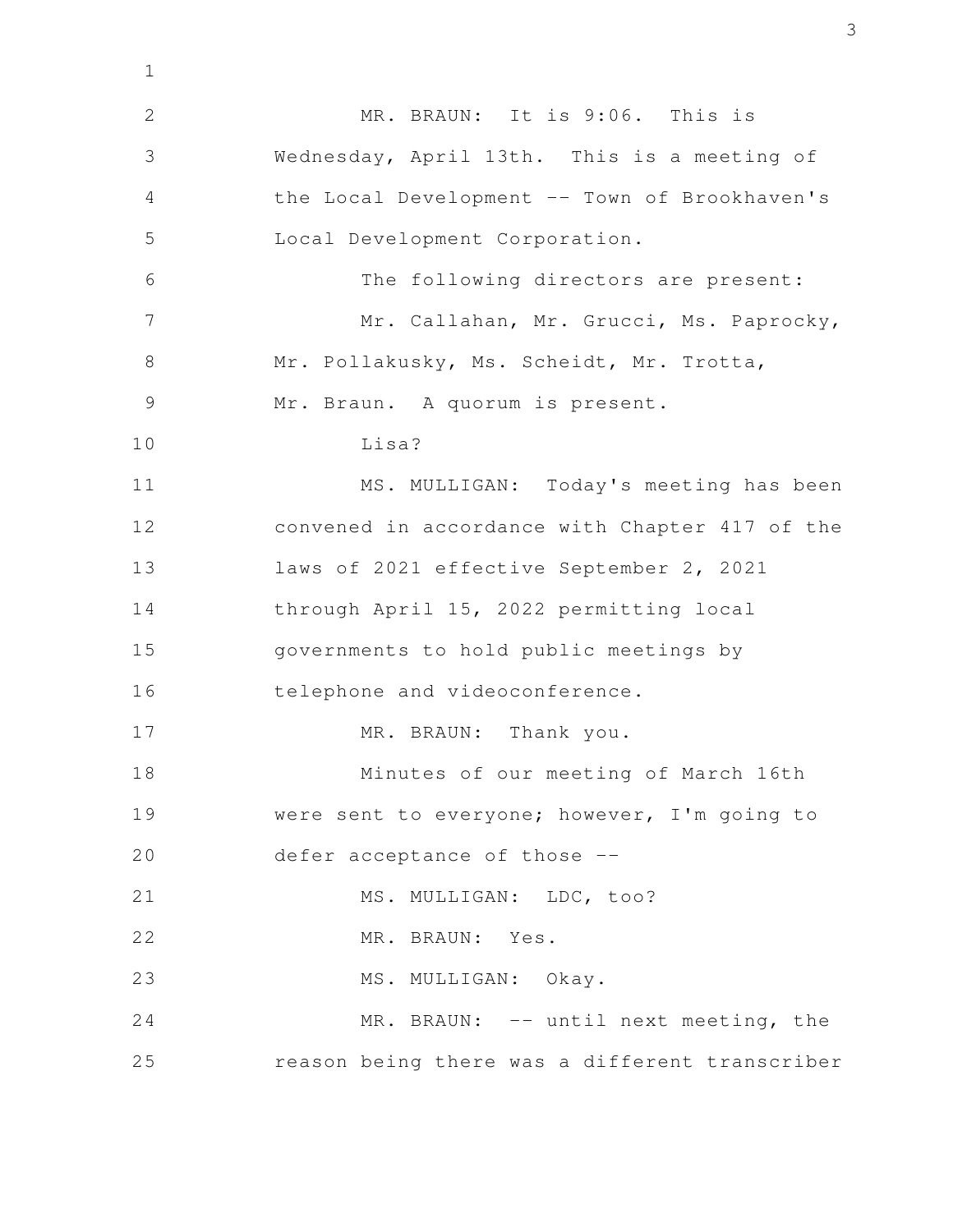who was unfamiliar with some of our terms and acronyms and so those are going to be corrected and they'll be presented at the March (sic) meeting. Nothing substantive, but we want to make sure it's accurate. Lori, I'll turn it over to you. MS. LaPONTE: Okay. Good morning everyone. Included in your package is the February report for the LDC operating results for the month and for year to date. I just want to point out that for the month and year to date, we're pretty much on target as far as expenditures go with what's budgeted and really the only revenue item we have is one of the annual admin fees. Other than that, nothing is significant to point out. All the admin fees have been paid for by all the projects as of the end of February. Are there any questions? (No response.) MR. BRAUN: Hearing none, a motion to accept Lori's report. 2 3 4 5 6 7 8 9 10 11 12 13 14 15 16 17 18 19 20 21 22 23 24 25

1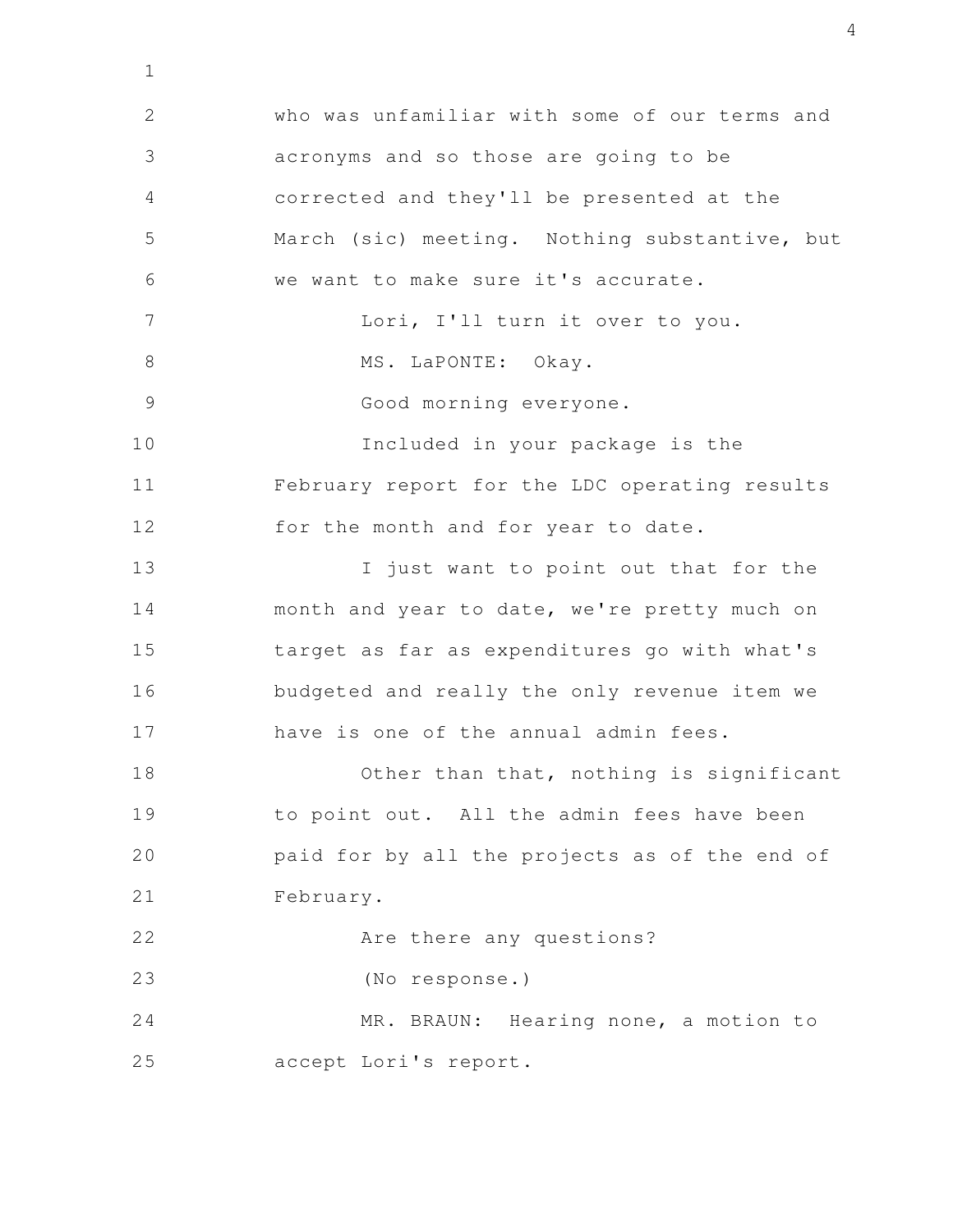| $\mathbf 1$    |                                               |
|----------------|-----------------------------------------------|
| $\mathbf{2}$   | MR. POLLAKUSKY: So moved.                     |
| 3              | MR. GRUCCI: So moved.                         |
| 4              | MS. SCHEIDT: Second to Felix.                 |
| 5              | MR. BRAUN: On the vote, Mr. Callahan?         |
| 6              | MR. CALLAHAN: Yes.                            |
| 7              | MR. BRAUN: Mr. Grucci?                        |
| 8              | MR. GRUCCI: Yes.                              |
| $\overline{9}$ | MR. BRAUN: Ms. Paprocky?                      |
| 10             | MS. PAPROCKY: Yes.                            |
| 11             | MR. BRAUN: Mr. Pollakusky?                    |
| 12             | MR. POLLAKUSKY: Yes.                          |
| 13             | MR. BRAUN: Ms. Scheidt?                       |
| 14             | MS. SCHEIDT: Yes.                             |
| 15             | MR. BRAUN: Mr. Trotta?                        |
| 16             | MR. TROTTA: Yes.                              |
| 17             | MR. BRAUN: Mr. Braun votes yes.               |
| 18             | Unanimously carried.                          |
| 19             | MS. LaPONTE: The only other item I            |
| 20             | want to mention is that all the payments that |
| 21             | are required contractually and by law have    |
| 22             | been made timely for the LDC.                 |
| 23             | MR. BRAUN: Thank you.                         |
| 24             | Lisa, do you want to talk about the           |
| 25             | resolution on the May meeting?                |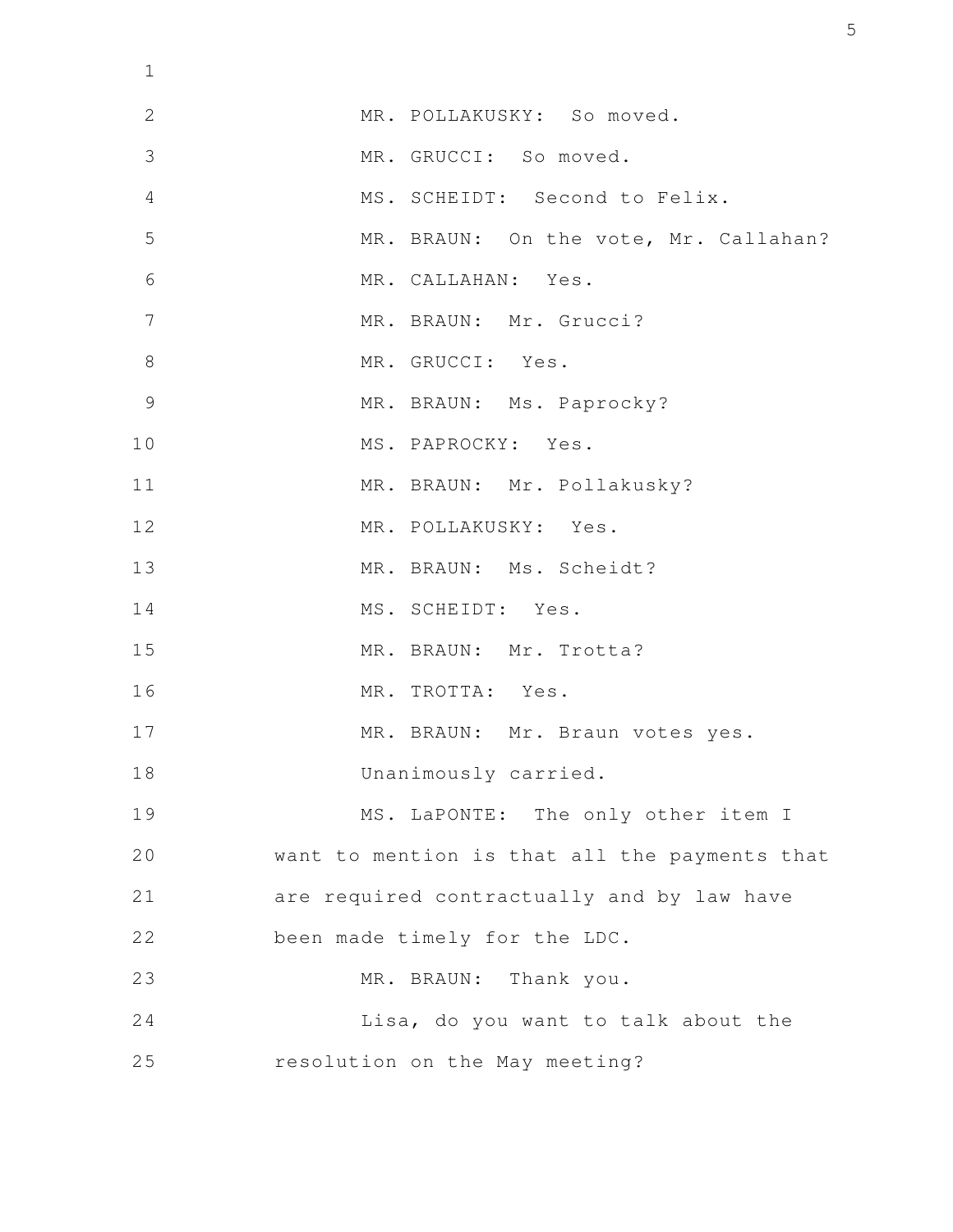MS. MULLIGAN: Yeah, I have two things I just wanted to mention. I think in the IDA packet, there was a press release that was included that indicates that in the budget, one of the things that they passed was that we can have a hybrid option for our meetings and what that basically means is that as long as we have four board members in the building or together wherever we've noticed the meeting, other board members can join through Zoom. We also have to make sure that the public can join either by -- and I'm going to say Zoom, although really remote is more accurate, it doesn't have to be Zoom, but -- MR. WEIR: Electronically. MS. MULLIGAN: I'm sorry? MR. WEIR: Just say electronically. MS. MULLIGAN: Electronically, it could even be through a phone call honestly, but electronically, but we also have to have the public have the option to meet wherever the four board members are in person. Joce, will you let Annette in, please? 1 2 3 4 5 6 7 8 9 10 11 12 13 14 15 16 17 18 19 20 21 22 23 24 25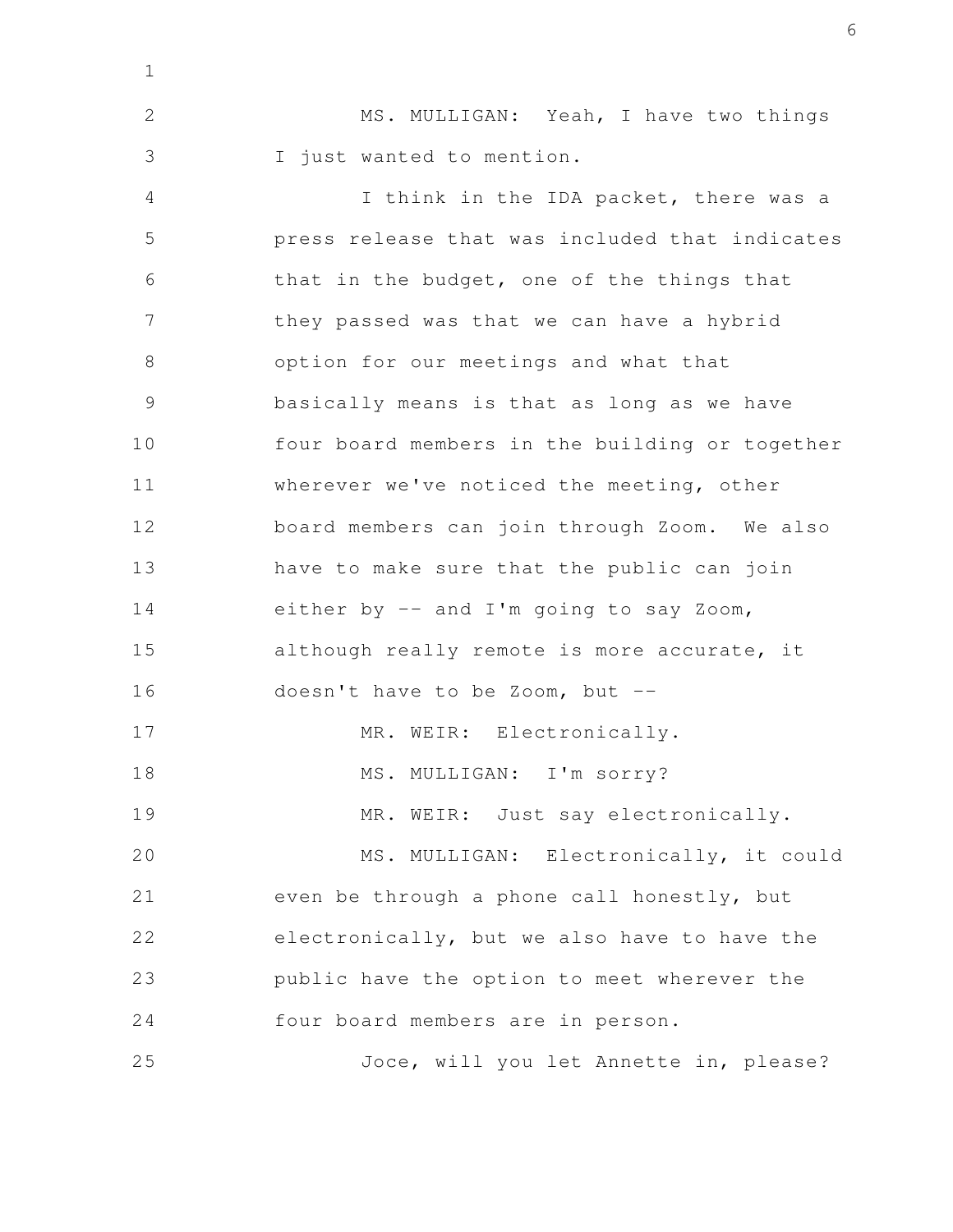$So$   $--$ MR. GRUCCI: That would work fine for me. MS. MULLIGAN: Well, it only works fine if we have four people who are physically here, so -- MR. GRUCCI: Got you. No, I understand. MS. MULLIGAN: And I understand, Felix, that this is something that would be especially helpful for you right now, so I thought -- there was a few people I thought of when I thought of this option, but we have to have  $a$  -- we have to do -- Annette has advised me we should do two resolutions, one saying that we want to adopt this hybrid option and it's only -- right now it only goes through January 1st of 2024, but that gives us a pretty good, you know, period of time, but then there's also language in it that says that we have a, I'm going to call it a grace period for 60 days from when the budget was accepted and my understanding and Annette told me she has the same reading of it, although it 2 3 4 5 6 7 8 9 10 11 12 13 14 15 16 17 18 19 20 21 22 23 24 25

1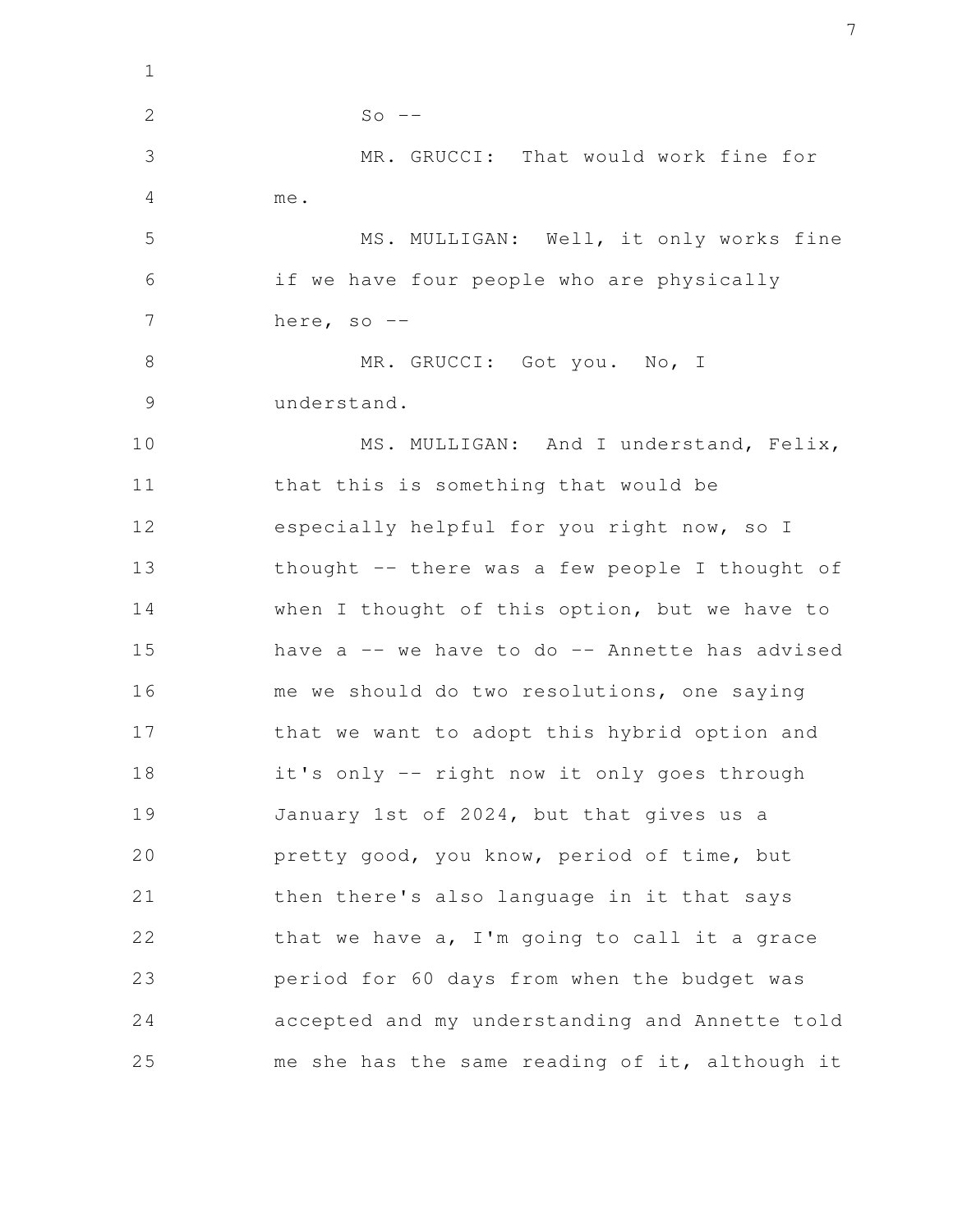was a little -- it wasn't totally clear, at least not to me, but that we can do  $-$ - they're giving us a 60-day grace period where we don't have to have the four board members in the office, we can do just an electronic meeting for the next 60 days. So that basically can take us through -- if we move our June meeting up, that can take us through May and June. So just something for us to consider. MS. EADERESTO: Yup. You're correct, Lisa. It's -- you know, it adds in the 60-day 2 3 4 5 6 7 8 9 10 11 12

1

grace period and it doesn't say you have to do a resolution, but I would do one just to cover. 13 14 15

MR. GRUCCI: I'll offer the resolution. I'm not sure of the language that you want, but I'll offer the resolution. 16 17 18

MR. BRAUN: Felix, hang on one second. Annette, do you want separate resolutions or everything incorporated in one? MS. EADERESTO: So, no, you can do one resolution allowing for hybrid meetings and also allowing for the 60-day grace period to have fully Zoom meetings. 19 20 21 22 23 24 25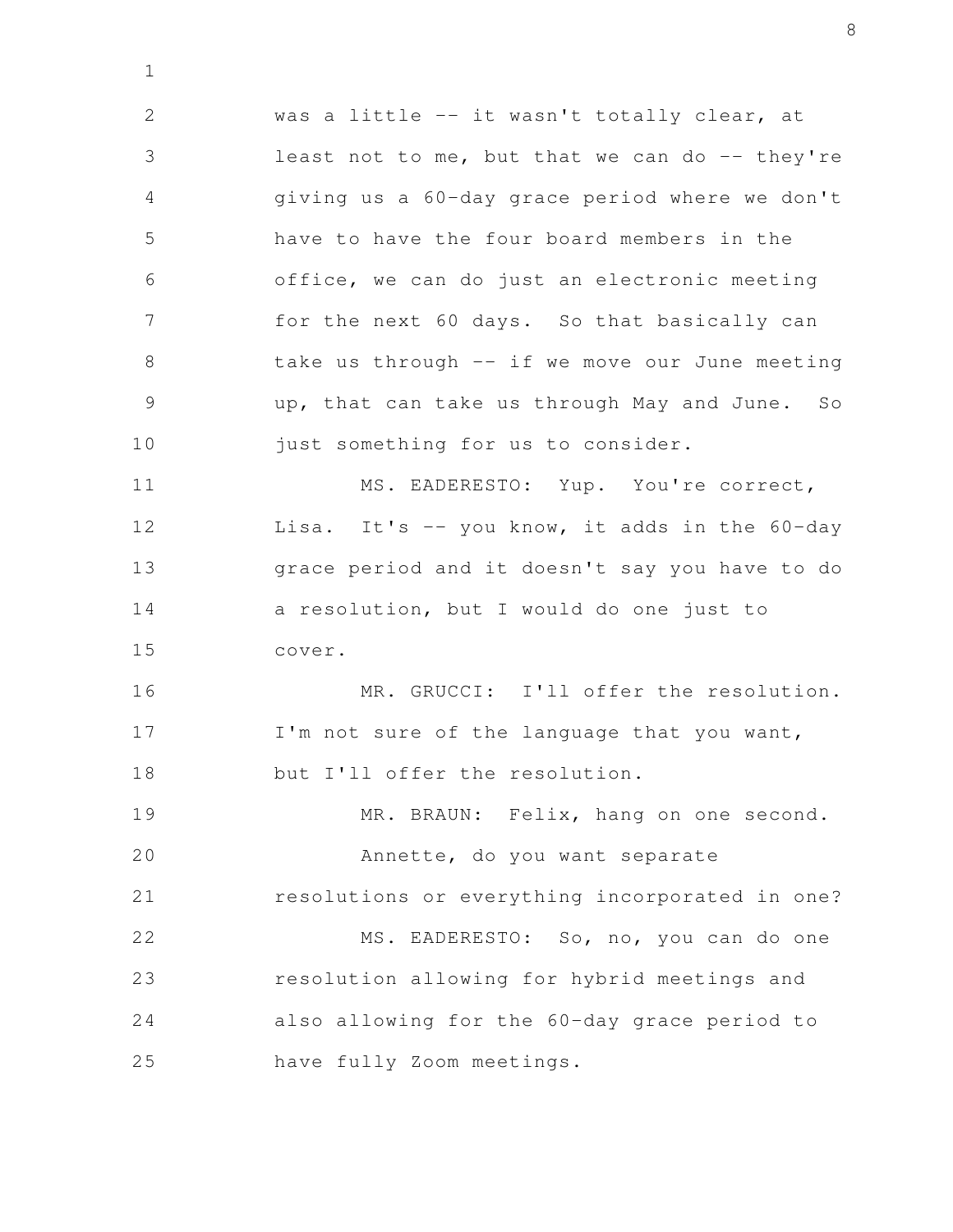MS. SCHEIDT: I second Felix's resolution, whatever it says. MR. GRUCCI: I'll move the resolution that Annette just outlined. MR. BRAUN: All right. MS. SCHEIDT: I still second Felix's resolution. MS. MULLIGAN: All right. Ann-Marie just said she seconded it, so we have Felix making the motion and Ann-Marie seconding it. MR. BRAUN: This is hot off the presses, so that's -- MS. MULLIGAN: Wait, we have to vote on this. MR. BRAUN: I know. MS. MULLIGAN: Okay. MR. BRAUN: Yeah. Hot off the presses -- MS. MULLIGAN: Do we have a motion? MR. BRAUN: Yes, we do. On the vote, as long as we understand it, Mr. Callahan? MR. CALLAHAN: Yes. MR. BRAUN: Mr. Grucci? 1 2 3 4 5 6 7 8 9 10 11 12 13 14 15 16 17 18 19 20 21 22 23 24 25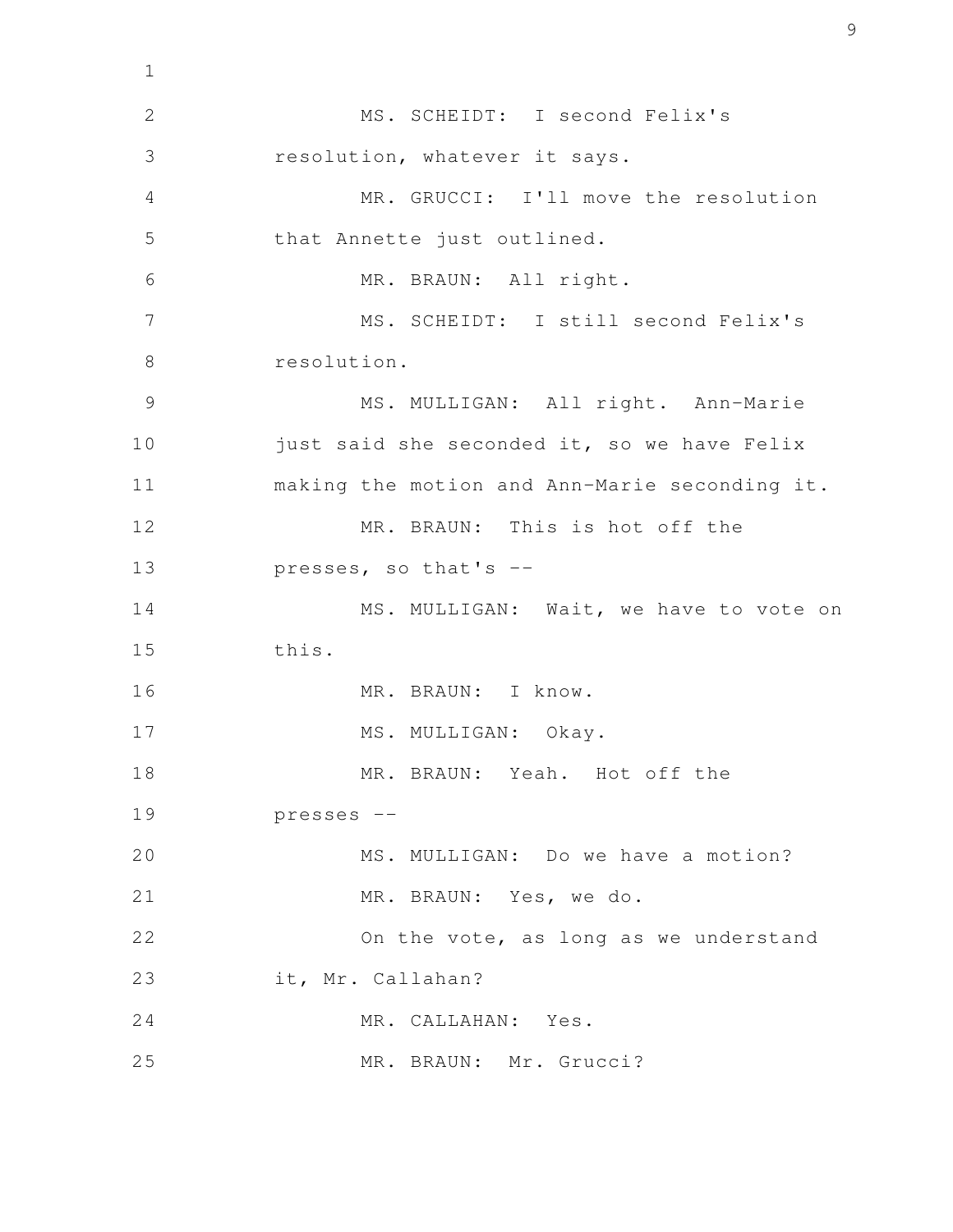| $\mathbf 1$    |                                                |
|----------------|------------------------------------------------|
| 2              | MR. GRUCCI: Yes.                               |
| 3              | MR. BRAUN: Ms. Paprocky?                       |
| $\overline{4}$ | MS. PAPROCKY: Yes.                             |
| 5              | MR. BRAUN: Mr. Pollakusky?                     |
| 6              | MR. POLLAKUSKY: Yes.                           |
| 7              | MR. BRAUN: Ms. Scheidt?                        |
| $8\,$          | MS. SCHEIDT: Yes.                              |
| 9              | MR. BRAUN: Mr. Trotta?                         |
| 10             | MR. TROTTA: Yes.                               |
| 11             | MR. BRAUN: Mr. Braun votes yes.                |
| 12             | The motion carries.                            |
| 13             | May meeting.                                   |
| 14             | MS. MULLIGAN: Okay.                            |
| 15             | So now that we have the option to do           |
| 16             | everything electronically, Fred has a conflict |
| 17             | May 25th, it's an Economic Development         |
| 18             | conference that we always have -- Fred, I      |
| 19             | can't think of a year when you've missed this  |
| 20             | conference. I have gone in the past, not as    |
| 21             | religiously as Fred goes, although I think I'm |
| 22             | going to get to a point in my life where       |
| 23             | that's going to be a possibility again.        |
| 24             | MR. BRAUN: This is the annual New York         |
| 25             | State Economic Development Council conference  |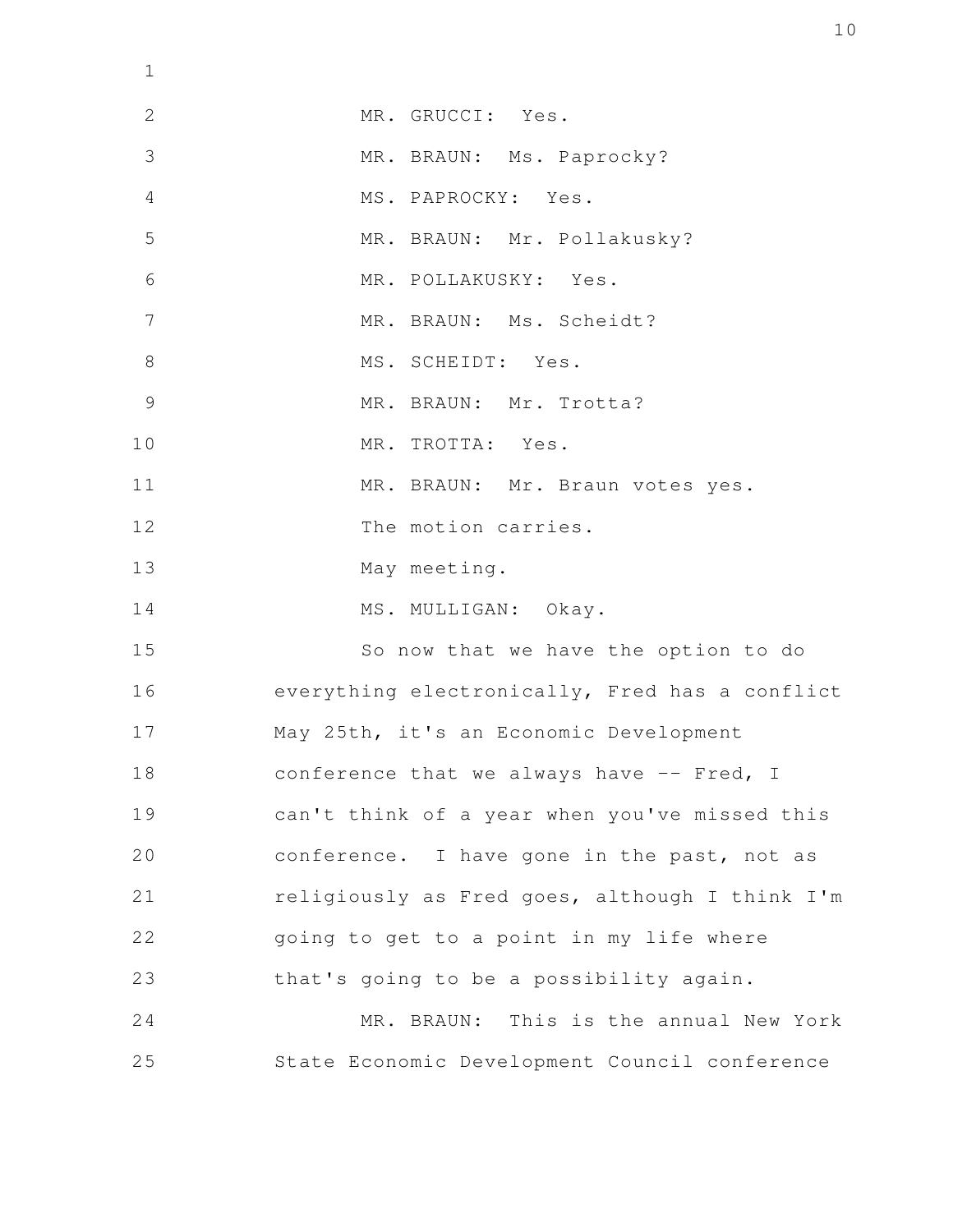in Cooperstown. MS. MULLIGAN: Yeah. So that's -- Fred will be there on the 25th. He's also a board member and they have their board meeting, so what we were thinking about is that we consider moving the May meeting to another day and now we have a little more flexibility because since you just voted that grace period, we can do it virtually, electronically. I just want to remind -- MR. GRUCCI: Will he be able to join electronically from Cooperstown? MR. BRAUN: Probably not because the board meeting up there will probably coincide with the board meeting here. If we set a different time, perhaps, but unclear. MR. GRUCCI: That's okay. MR. TROTTA: So what are you thinking, Lisa, as far as a date? MS. MULLIGAN: Well, if we want to stick with May options, there's May 4th, May 11th, May 18th. I will just mention that May 18th we do have  $--$  in the IDA, we have the 2 3 4 5 6 7 8 9 10 11 12 13 14 15 16 17 18 19 20 21 22 23 24 25

1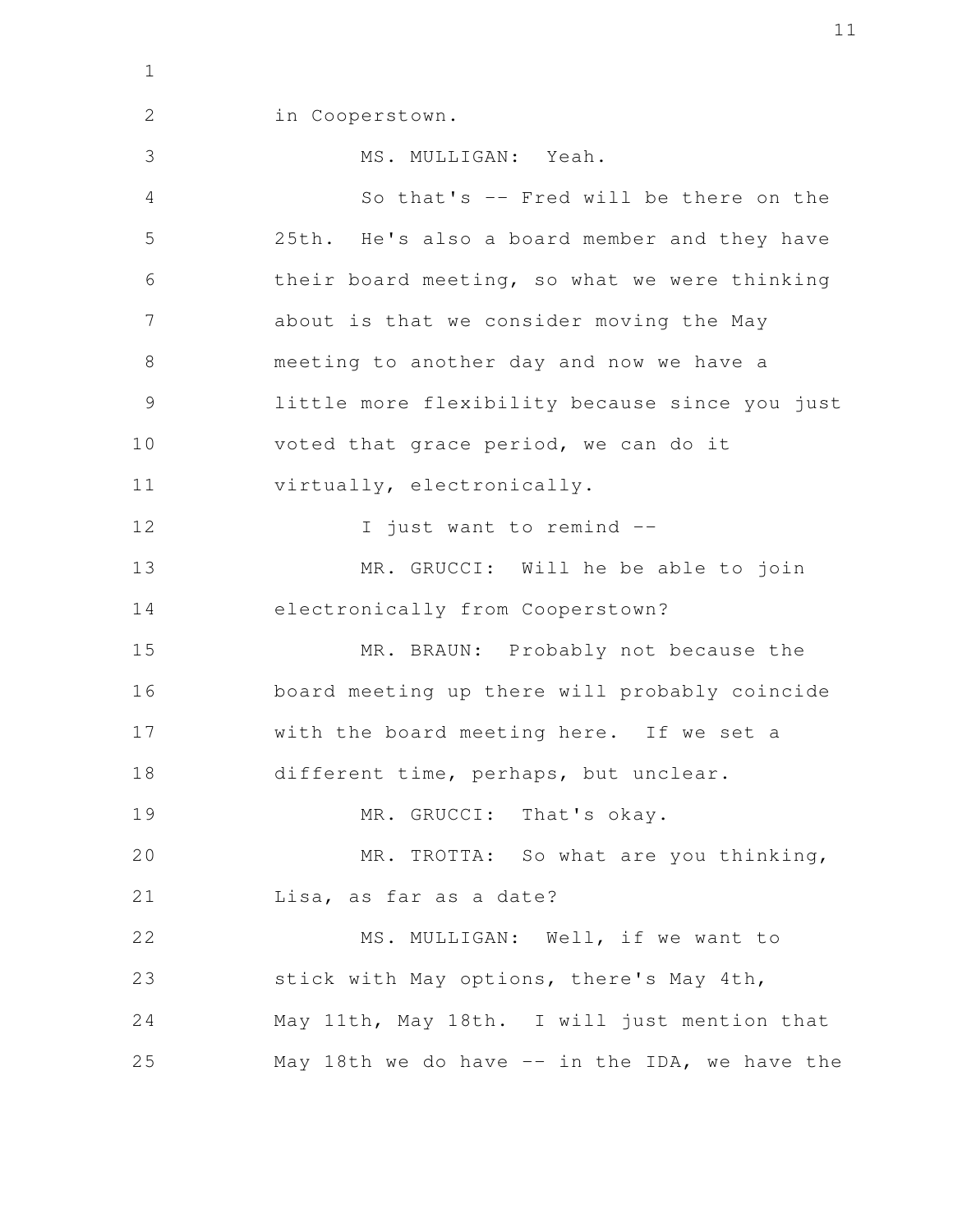Ronk Hub public hearing, which when we get into the IDA, I'm going to ask if we want to consider doing that electronically as well, but does anybody  $--$  are any of those  $--$ May 11th is when also the IDA and the LDC were thinking about doing that breakfast at Top Golf, so both of those dates have things going on. MR. TROTTA: I can't do May 11th. MS. MULLIGAN: Okay. There's also May 4th. MR. GRUCCI: May 4th works for me. MS. SCHEIDT: And for me. MR. TROTTA: May 4th is good. Is that too early? MR. BRAUN: I don't think so. Just put a gap between the May and the June meetings, but no, that's all right. MS. MULLIGAN: We're going to have to move the June meeting up anyway in order to have the option to do it electronically. MR. BRAUN: Everybody okay for the 4th? MR. CALLAHAN: Good to me. MR. POLLAKUSKY: At what time -- 2 3 4 5 6 7 8 9 10 11 12 13 14 15 16 17 18 19 20 21 22 23 24 25

1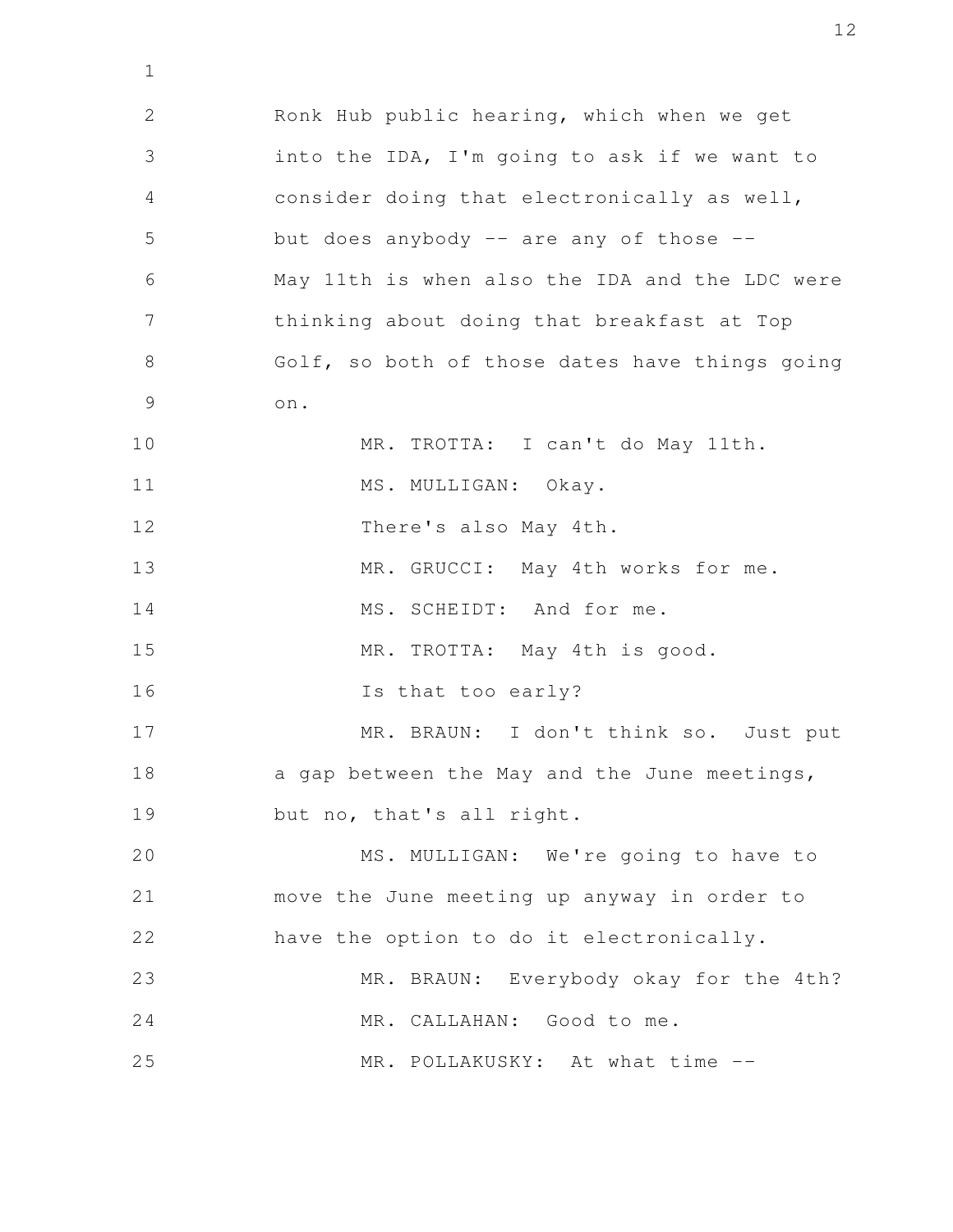| $\mathbf 1$    |                                                |
|----------------|------------------------------------------------|
| $\overline{2}$ | MR. GRUCCI: Good to me.                        |
| 3              | MR. BRAUN: All right. Let's set it             |
| 4              | May 4th at 9:00 then.                          |
| 5              | MR. TROTTA: I would make -- do you             |
| 6              | need a motion?                                 |
| 7              | MR. BRAUN: I think so because we had a         |
| 8              | motion to accept -- to set all the meetings at |
| 9              | the beginning of the year.                     |
| 10             | MS. MULLIGAN: Yeah.                            |
| 11             | MR. TROTTA: So I make a motion that we         |
| 12             | move it to the 4th at nine a.m.                |
| 13             | MS. PAPROCKY: I second that.                   |
| 14             | MR. BRAUN: On the vote, Mr. Callahan?          |
| 15             | MR. CALLAHAN: Yes.                             |
| 16             | MR. BRAUN: Mr. Grucci?                         |
| 17             | MR. GRUCCI: Yes.                               |
| 18             | MR. BRAUN: Ms. Paprocky?                       |
| 19             | MS. PAPROCKY: Yes.                             |
| 20             | MR. BRAUN: Ms. Scheidt?                        |
| 21             | MS. SCHEIDT: Yes.                              |
| 22             | MR. BRAUN: Mr. Trotta?                         |
| 23             | MR. TROTTA: Yes.                               |
| 24             | MR. BRAUN: Mr. Braun votes yes.                |
| 25             | The motion carries.                            |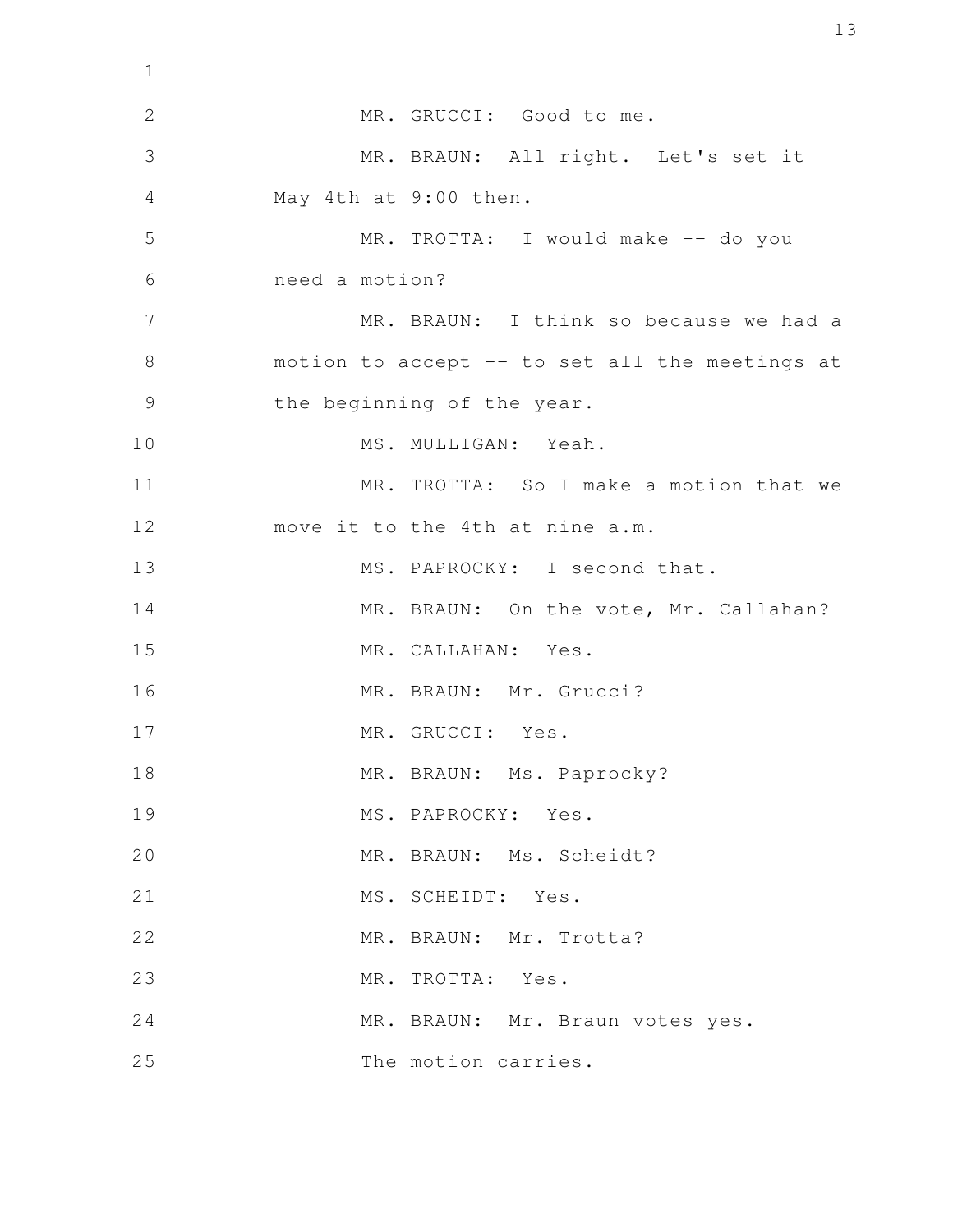Lisa, you got anything else? MS. MULLIGAN: I don't believe so. I think that's everything for the LDC. MR. BRAUN: Okay. A motion to adjourn -- MR. POLLAKUSKY: Are you guys hearing me? MS. MULLIGAN: Yes. Yeah, Gary, we can hear you. MR. POLLAKUSKY: Okay, great. I didn't vote on that, but I vote yes and I may have a challenge in terms of the timing there because it's . . . we have a full two days packed in our chamber, so . . . MS. MULLIGAN: So May 4th doesn't work for you? MR. POLLAKUSKY: It might not, but I'm going to try to make it work. MR. BRAUN: Okay. Thank you. MR. POLLAKUSKY: Yup. MR. TROTTA: Yeah, if you said that before, Gary, we didn't hear that. MS. MULLIGAN: Yeah, sorry, that I didn't hear, Gary. 1 2 3 4 5 6 7 8 9 10 11 12 13 14 15 16 17 18 19 20 21 22 23 24 25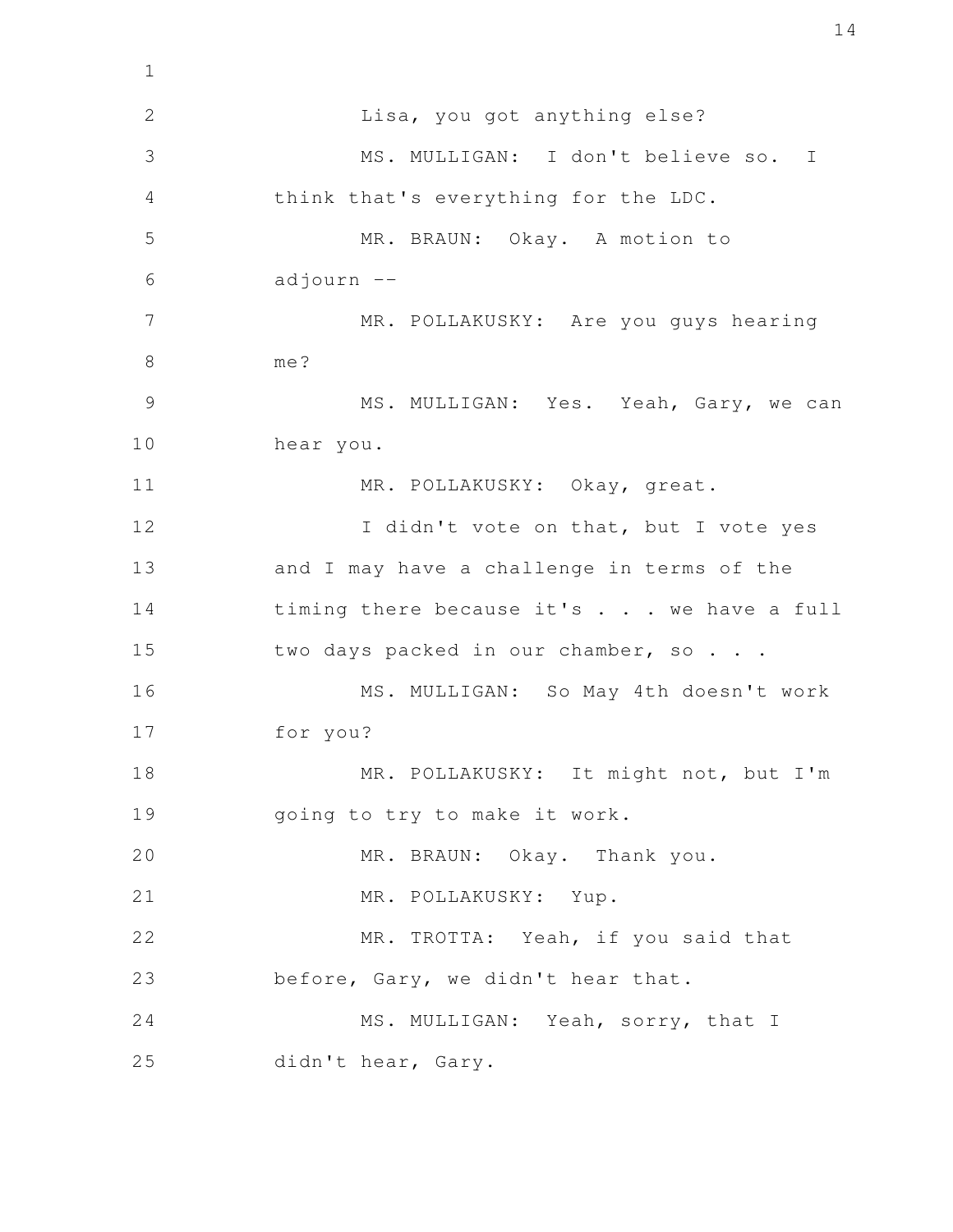| $\mathbf{1}$   |                                        |
|----------------|----------------------------------------|
| $\mathbf{2}$   | MR. TROTTA: It never came through.     |
| 3              | MR. POLLAKUSKY: Okay, no problem.      |
| $\overline{4}$ | MS. MULLIGAN: I think we need a motion |
| 5              | to adjourn.                            |
| 6              | MR. GRUCCI: So moved.                  |
| $\overline{7}$ | MS. SCHEIDT: Second to Felix.          |
| $8\,$          | MR. BRAUN: On the vote, Mr. Trotta?    |
| $\overline{9}$ | MR. TROTTA: Yes.                       |
| 10             | MR. BRAUN: Ms. Scheidt?                |
| 11             | MS. SCHEIDT: Yes.                      |
| 12             | MR. BRAUN: Mr. Pollakusky?             |
| 13             | MR. POLLAKUSKY: Yes.                   |
| 14             | MR. BRAUN: Ms. Paprocky?               |
| 15             | MS. PAPROCKY: Yes.                     |
| 16             | MR. BRAUN: Mr. Grucci?                 |
| 17             | MR. GRUCCI: Yes.                       |
| 18             | MR. BRAUN: Mr. Callahan?               |
| 19             | MR. CALLAHAN: Yes.                     |
| 20             | MR. BRAUN: Mr. Braun votes yes.        |
| 21             | Our meeting is adjourned.              |
| 22             |                                        |
| 23             | (Time noted: 9:17 a.m.)                |
| 24             |                                        |
| 25             |                                        |